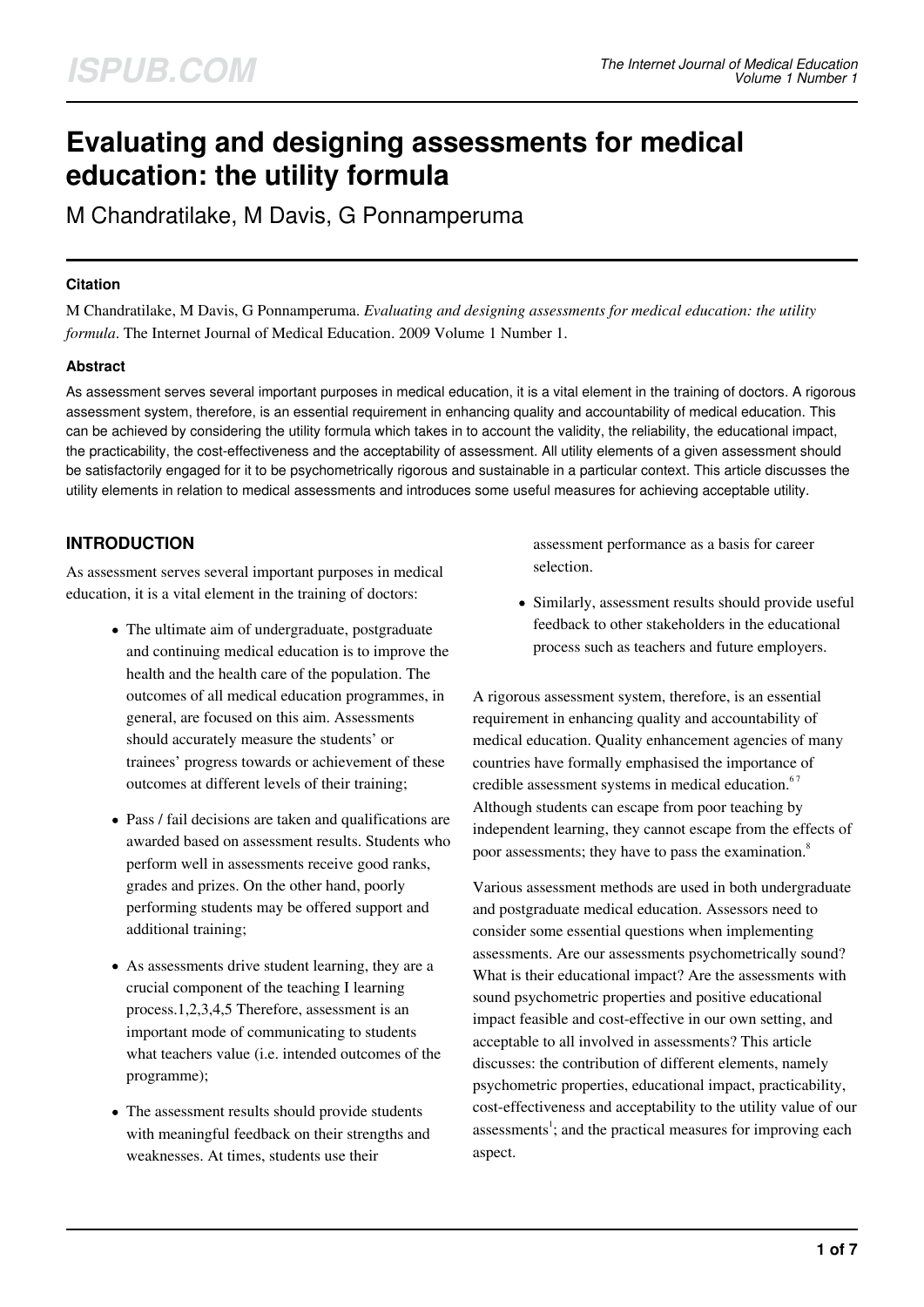## **PSYCHOMETRIC PROPERTIES**

The assessments are psychometrically sound if they are valid and reliable. Validity is defined as the "extent to which a test measures what is intended to be measured and nothing else".<sup>9</sup> Reliability is a measure of the consistency and precision with which a test measures what it is supposed to assess. 9

## **1. VALIDITY OF THE ASSESSMENT**

Major determinants of the validity are: assessment of what is purported to be assessed; selection of suitable assessment instruments for the purpose; and adequate representation of the curriculum in the assessment material. These aspects need to be considered before the assessment is conducted (i.e. at the planning stage). After assessments are held, however, the validity of assessments may be reviewed by quantitative analysis of results.

## **ASSESSMENT OF WHAT IS PURPORTED TO BE ASSESSED**

The assessments should assess what is intended by the curriculum. The purpose of the course (i.e. intended educational message) is demonstrated by: the time allocated to each topic in teaching; and the level of thinking and competence/performance encouraged by the course objectives. For example, in an endocrine module, the curriculum expects the students to solve clinical problems related to common endocrine disorders, which they meet at first contact level. Accordingly, more teaching time is allocated to diabetes than pheochromocytoma, as in primary care settings the presentation of patients with the former is more frequent than the latter. When clinical-problem solving is the level of competence that is required in specific curriculum, problem-based learning is used as the main method of teaching. If the assessment mostly tests factual recall about pheochromocytoma, however, the purpose of the module is not represented in the assessment. Students, no doubt, will be driven towards memorising facts rather than solving problems, and more about pheochromocytoma than diabetes. As a result, incongruence between the time devoted to teaching (more time for diabetes), and weight (more assessment content in pheochromocytoma), and level (factual recall) assessed leads to undesired student learning. Therefore, the relative weight given to each topic in assessment should be proportionate to teaching and teaching time allocated in the planned curriculum.

Factual knowledge is a prerequisite for effective problem solving.<sup>10</sup> However, 'in real professional practice, factual

knowledge is mostly not a goal itself, but only a single aspect of solving professional problems'.<sup>11</sup> One of the important principles of recent curricular changes in undergraduate medical education is the promotion of higher order thinking.<sup>12</sup> The role of assessments in encouraging higher order thinking is vital. $^{13}$ 

Bloom's taxonomy<sup>14</sup> categorises knowledge into six levels: recall; comprehension; application; analysis; synthesis; and evaluation. The assessment of recall and comprehension of knowledge is essential, but if only recall and comprehension are tested, lower order thinking will be promoted. In contrast, higher order thinking is encouraged by assessing the knowledge at application; analysis; synthesis; and evaluation levels. Context-free questions, i.e. questions that are not based on practical / clinical scenarios, encourage the consideration of simple answers, e.g. yes/no. $^{15}$  The promotion and assessment of higher order thinking can be achieved by introducing context-rich questions, i.e. questions based on patient, practical or clinical scenarios, for knowledge assessments<sup>11,16</sup>(Box 1).

#### **Figure 1**

Box I — Context free and context rich questions

| E.g. An assessor needs to test knowledge on urinary tract infection. It can be tested as either |
|-------------------------------------------------------------------------------------------------|
| context-free or context-rich Single-Best-Answer MCQ formats.                                    |
| Context free format                                                                             |
| What is the most appropriate investigation of detecting urinary tract abnormalities in          |
| toddlers?                                                                                       |
| a. Antegrade pyelogram                                                                          |
| b. CT scan                                                                                      |
| c. DMSA scan                                                                                    |
| d. KUB                                                                                          |
| e. IVU                                                                                          |
| The same options list can be followed for context-rich format                                   |
| A 2-year-old girl who has had a febrile illness and a proven urinary tract infection on two     |
| prior occasions has been diagnosed once again with pyelonephritis.                              |
| Which is the single most appropriate investigation to perform?                                  |
| (Correct answer - c)                                                                            |
|                                                                                                 |

#### **SUITABILITY OF ASSESSMENT INSTRUMENTS**

Miller describes four levels of assessment: knows; knows how; shows how (competence); and does (performance) (Figure 1).<sup>17</sup> Suitability of the assessment instrument(s) can be determined by relating the objectives or outcomes assessed to the different levels of Miller's pyramid. Assessors, therefore, may require an assessment 'tool kit' rather than a single instrument to assess every thing they need to assess.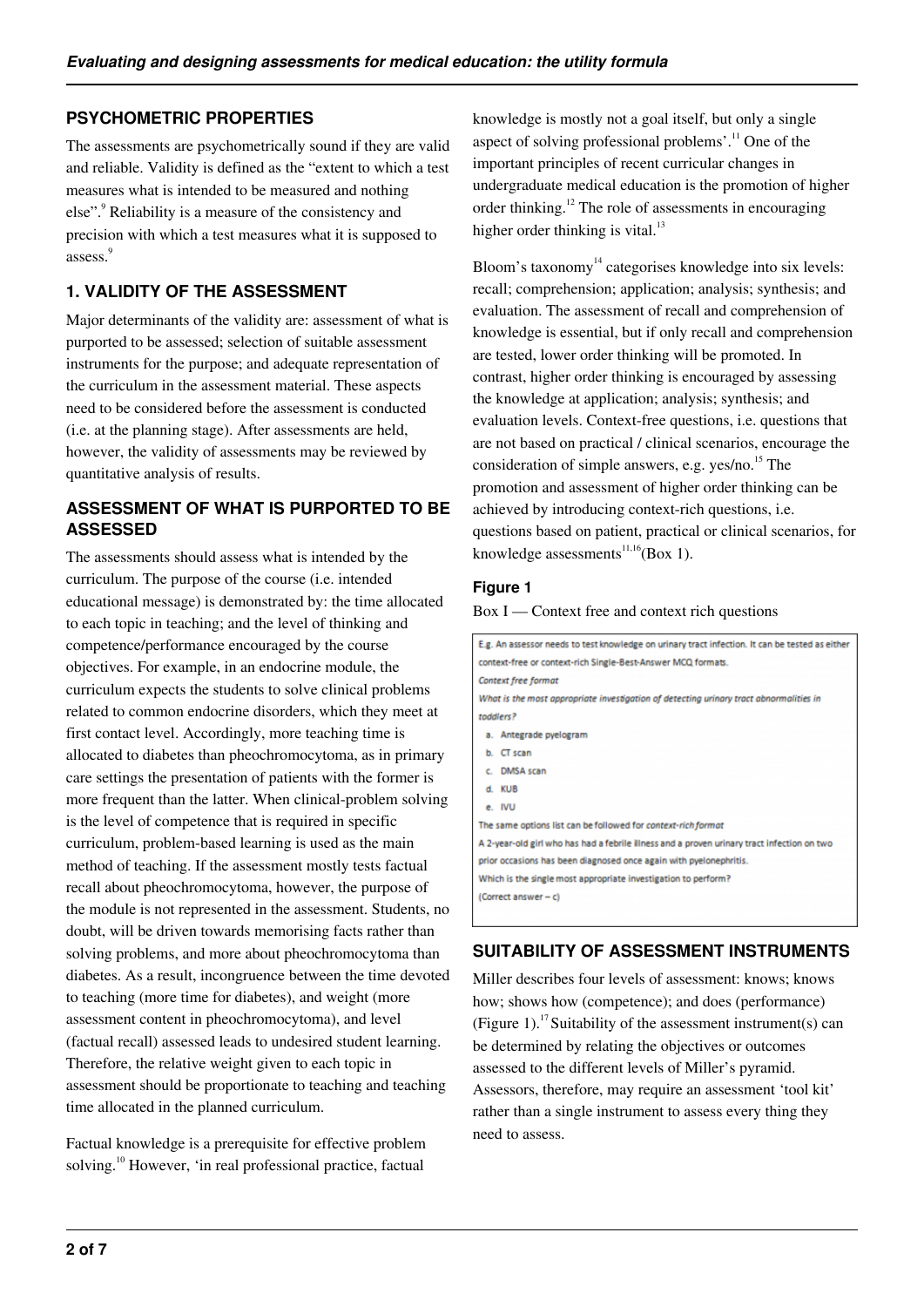#### **Figure 2**

Figure 1 — Examples of assessment instruments for assessing different levels of Miller's pyramid



The use of multiple assessment instruments enhances both validity and reliability of results.<sup>1</sup> The students also perceive more satisfaction and motivation with the use of multiple assessment instruments than with the use of a single  $in$ strument $15$ 

Some assessment instruments possess more than one format; e.g. single best response and extended matching items formats in Multiple Choice Questions (MCQs). The appropriate format should be chosen considering the content to be assessed, the training and experience of the assessor, and the psychometric properties (validity and reliability) of each format.

## **SAMPLING OF THE CURRICULUM FOR ASSESSMENT**

One measure of ensuring validity is adequate sampling of the curriculum for the assessment (i.e. the assessment content should be representative of the curriculum content).<sup>18</sup>

#### a) Representativeness

As assessment drives learning,<sup>1,4,19</sup> the representation of each topic and each curriculum objective in assessments sends a clear educational message to the students about the topics and outcomes they should master. Therefore, the sample of curriculum content in the assessment should represent the whole curriculum and this is a primary requirement of content validity. $2,12,20$ 

Before assessment, the assessment contents should be plotted against the planned objectives (this is often referred to as "blueprinting"). $^{20}$  In the assessment blueprint, the columns represent the course outcomes or objectives and the rows represent the teaching/learning topics. This process helps assessors sample all topics and outcomes/objectives in

the assessment materials, establishing the content validity of the assessment.<sup>2</sup>

The number of questions focused on assessing different topics and objectives in an assessment vary in congruence with the relative emphasis given to each topic and objective in the curriculum. No topic or objective/outcome, however, should be left out, as the assessment material should be a representative sample of the course content.

#### b) Technical accuracy

The questions formulated to assess the sampled content should not contain technical errors. For example, a grammatically incorrect MCQ may not assess the students' knowledge of the intended topic, as the students may not understand what is being asked. Frequently observed technical flaws in relation to MCQs include: use of absolute (e.g. using must, typical in MCQ) and frequency (e.g. using often, sometimes in MCQ) terms; and spelling and grammar mistakes.<sup>5</sup> Technical flaws confuse students and directly affect the students' marks, reducing the validity of the assessment.<sup>18</sup> Therefore, they should be eliminated in constructing any type of assessment question.

#### Quantitative analysis of marks

Based on the performance of students, calculating difficulty and discrimination indices, and correlation of marks may provide validity evidence.

#### a) The difficulty and discrimination indices

The difficulty of a test item and its discrimination power (DP) could provide supportive evidence for validity of examinations.<sup>21,22</sup> The difficulty index (DI) is the proportion of candidates that passes a test item (e.g. single question in a single-best-answer type MCQ paper). It is calculated by dividing the number of candidates who passed the test item by the number who sat the examination. Thus a high DI (e.g. 0.9) may indicate an easy item and a low DI (e.g. 0.1) may indicate a hard item. The DP is the ability of a test item to distinguish between high and low performers. For example, to demonstrate high DI, students who are more competent in clinical skills (high performers) should score higher than the students who are less competent (low performers) in an OSCE station designed for the assessment of history taking skills (test item). In calculating the DP of a test item, the candidates are ranked by descending order of their marks for the whole examination. The number of candidates in upper third and lower third of the list who correctly answered the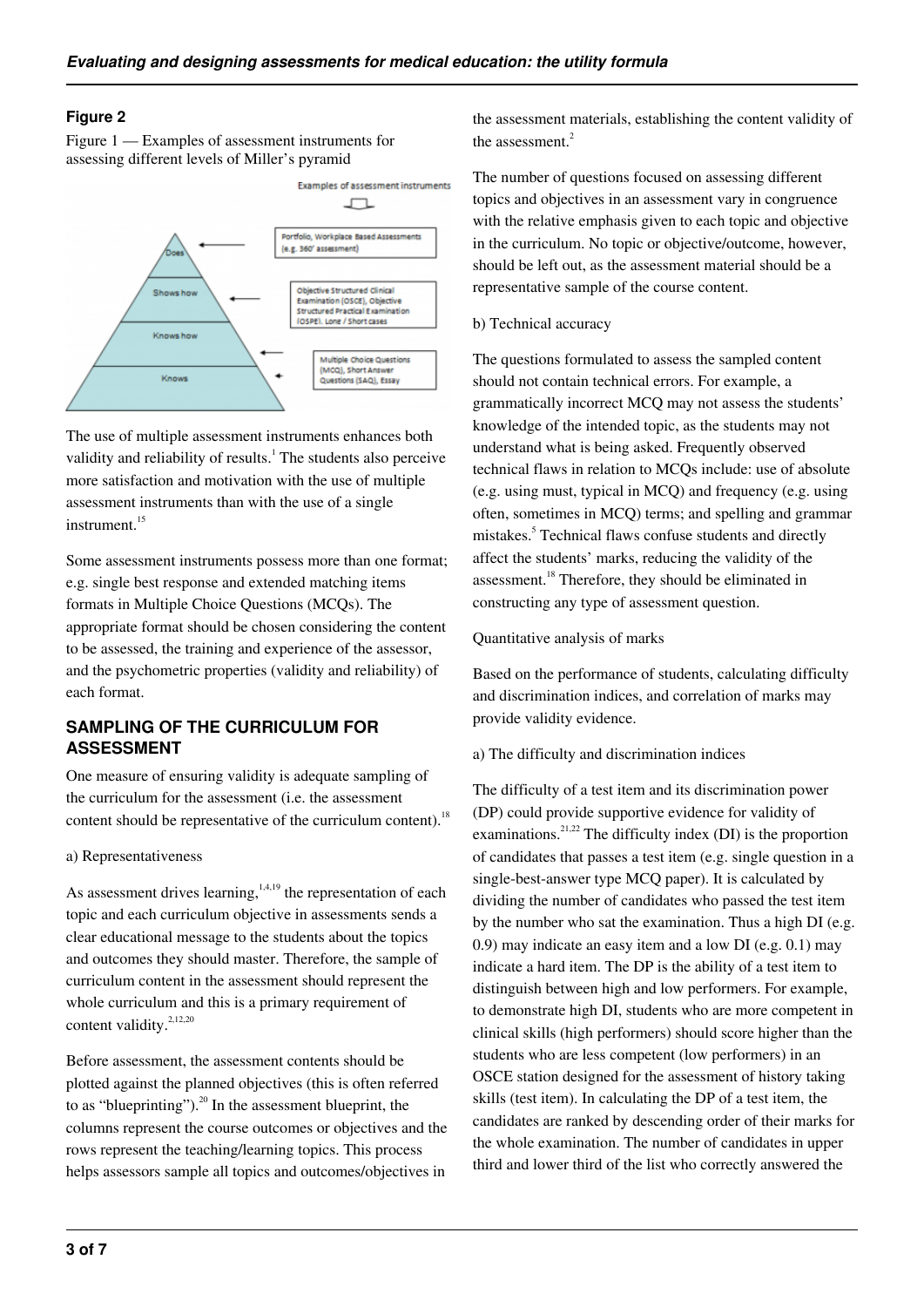item is calculated. The proportion of candidates who have correctly answered the item in the lower third is subtracted from the proportion of their counterparts in the upper third. The DP should be positive. A negative DP requires investigation.

Most of the medical undergraduate assessments have either criterion-referenced components (passing or failing is based on the standard achieved) or norm-referenced components (passing a percentage of candidates after ranking them based on their performance), or both. If the DI of a test item is low, the test setter may be able to observe that: the item assesses content outside the curriculum; the teaching / learning of the content area has taken place ineffectively; the item is technically flawed; or the students have not learnt the topic represented by the item.<sup>23</sup> Obviously, DI of a normreferenced examination should be high in order to discriminate between high and low performers. Although the intention of a criterion-referenced test is not discrimination between high and low performers, the discrimination index still has a value.<sup>23</sup> An item with a negative discrimination index (i.e. more low performers answering correctly than high performers) usually denotes a technical flaw, a mistake (e.g. wrong answer), or mis-key.

A DP near to zero together with a high DI in a criterionreferenced test may indicate the effectiveness of the teaching / learning of the content area related to the item (i.e. both high and low performers have mastered the topic).

#### b) Correlation coefficients

In an examination, assessors may use different assessment instruments to assess different levels of Miller's pyramid. Supportive evidence for the use of an appropriate instrument for a specified level may be obtained by correlating students' marks (using a Pearson correlation) for different assessment instruments. The correlation of marks of two instruments which assess the same level (e.g. MCQ and SAQ assessing 'knows' level) should be higher than the correlation coefficient of marks of instruments assessing different levels (e.g. MCQ assessing knows and OSCE assessing shows how).

## **2. THE RELIABILITY OF ASSESSMENT RESULTS**

Reliability indicates the ability of an assessment result to be replicated given the same or similar conditions. Assessment is a measurement. As in all measurements, assessment results may not be always consistent (i.e. reliable) due to

measurement errors. $^{23,24}$  Exam questions and examiners either individually or in combination may contribute to measurement error.

The reliability of assessment results can be estimated using Classical Test Theory (CTT) and Generalisability Theory  $(GT)$ <sup>24</sup> Both these theories examine the variance of scores.

# **ESTIMATING RELIABILITY USING CTT**

A widely used reliability measure that uses the CTT as its basis is the Alpha coefficient (AC). AC is a value between zero and one (0-1), which can be calculated using statistical software like SPSS. For example, an AC of 0.8 means that the reproducibility is 80% and the total measurement error is 20%. However, CTT cannot be used to identify the sources of error (i.e. what contributes to the 20% of error in the example above) and their relative magnitudes, as in CTT the error is identified as a single entity. $^{24}$ 

# **ESTIMATING RELIABILITY USING GT**

In GT, the G-coefficient (value between  $0 - 1$ ) also indicates the reliability of results. Different sources (e.g. items/stations: raters,) can be responsible for the error component. The assessors would want to know not only the magnitude of the overall error but also the source(s) of error and their individual magnitude.<sup>24</sup> GT can be used to identify the sources of error and quantify their contribution to the total error, as GT analyses the variance.<sup>24</sup> It also gives provisions to identify how to minimize the error and what is needed to achieve results that are sufficiently reliable. Gcoefficient can be calculated using statistical software packages such as GENOVA.

In both CTT and GT, a value of more than 0.8 is considered acceptable reliability. However, in high stake examinations, some assessment authorities (e.g. Postgraduate Medical Education and Training Board) recommend the achievement of 0.9. The evidence of reliability estimated by these statistical methods, however, should always be interpreted against the backdrop of the validity of the assessment. The reliability values have no meaning with poor validity.

## **EDUCATIONAL IMPACT**

The educational message, i.e. the educationally desirable direction that teachers expect the students to follow, conveyed to the student by the assessment is referred to as educational impact. Citing many authors, van der Vleuten points out that the "assessment programme has tremendous impact on learners and students do whatever they are tested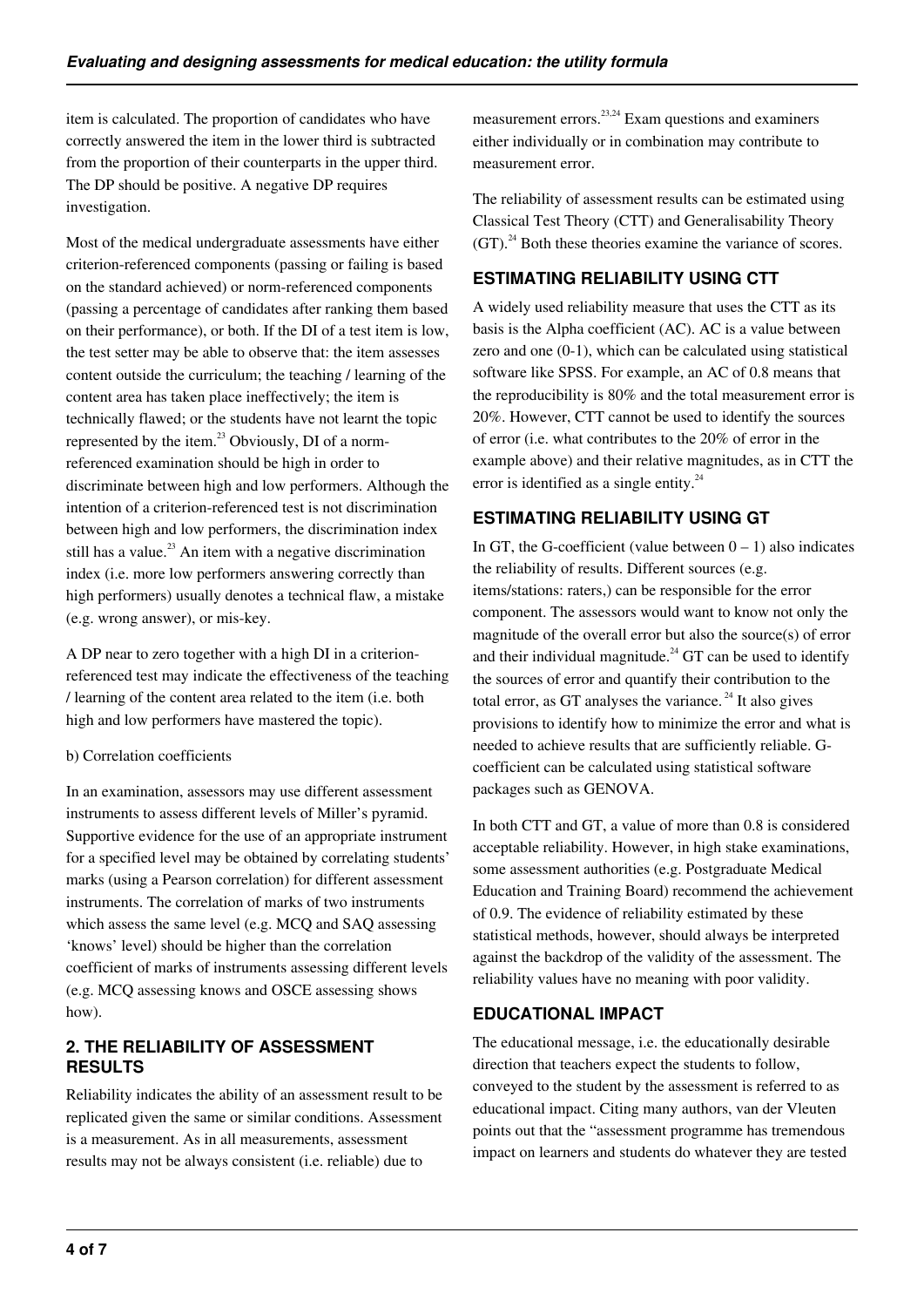on and are not likely to do what they are not tested on".<sup>1</sup> Although more time is allocated for learning clinical skills in wards, if students are assessed on recalling facts using a MCQ examination, they have a propensity to read books and notes in a library. Conversely, they will learn clinical skills, spending more time in clinical skills centres or wards, if their clinical skills are assessed using an OSCE.<sup>25</sup> Therefore, the assessments should reflect the educationally desirable direction expressed in the curriculum outcomes.

It is true that high validity, reliability and positive educational impact enhance the rigor of assessments. However, the psychometric properties and educational impact of assessments should be balanced with the practicability and the cost-effectiveness of using an assessment instrument in a given context, and its acceptability to people involved in the assessment process (e.g. exam setters, examiners, examinees). $<sup>1</sup>$ </sup>

# **PRACTICABILITY**

Strategies to improve validity (e.g. the use of the OSCE to assess skills) and reliability (e.g. testing with as many observers and cases or situations as possible) may not be feasible for many reasons. Ram et al,<sup>26</sup> in their evaluation of using video observations for the assessment of general practitioners, identified that feasibility issues were related to the cost, availability of equipment, time, recruitment of patients and assessors, and manpower necessary to develop infrastructure. Psychometric rigor may be very important in some high stake assessments (e.g. final year undergraduate examination, national board examinations). But feasibility may be equally important for iterative in-training assessments.<sup>27</sup> Therefore, at times, a compromise of psychometric rigor, to a certain extent, may be necessary for the assessment system to be practicable. For example, the number of summative examinations can be reduced when the number of formative examinations is increased provided that the formative exams follow the same format as the summative examinations. Because formative assessments may not warrant such strict psychometric rigor as summative assessments, this approach may help mobilise the existing resources and make psychometrically rigourous summative examinations practicable.

## **COST-EFFECTIVENESS**

In practice, the cost of assessment is a compromise between the information elicited and the resources required by the examination.<sup>1</sup> However, "investing in assessment is investing in teaching and learning, as assessment drives

learning" and perceived resource-intensive assessment methods may turn out to be rewarding in terms of return on cost in practice.<sup>1</sup> Therefore, the cost-effectiveness of assessment, evaluating the benefits of a particular assessment against its cost, seems more important than the cost alone. For example, a one-from-five MCQ test may be the cheapest mode of valid and reliable assessment of 'knows' and 'knows how' levels of Millers pyramid.<sup>17</sup> However, it is not suitable for assessing competence or performance. A portfolio assessment, which is costly compared to a MCQ test, may be the cost-effective method of assessing performance credibly.

# **ACCEPTABILITY**

A test may be acceptable to some of those dealing with it and not to others.<sup>9</sup> The beliefs and attitudes of both examiners and examinees towards assessment may not always be in line with the research and empirical evidence. Therefore, certain assessments may not be acceptable to all.<sup>1</sup> Provision of necessary information and willingness to compromise may increase the commitment of both examiners and examinees. $^{27}$  However, if the beliefs, opinions and attitudes of both examiners and examinees are not considered in choosing and designing assessments, the survival of assessment procedure is threatened.<sup>1</sup> For example, strongly structured assessments may not be acceptable to examiners, as the examiners have little opportunity to exploit their expertise to vary questioning from candidate to candidate.<sup>1</sup> Therefore, a compromise between an acceptable degree of freedom for such issues and the exam structure enhances the sustainability of the assessment system.<sup>1</sup> For example, in an OSCE, a checklist can be used together with a global rating where the examiners can express their overall judgment on candidates, enhancing both psychometric properties and acceptability.

## **THE UTILITY FORMULA**

Combining the utility elements: validity; reliability; educational impact; cost-effectiveness; and acceptability, van der Vleuten<sup>1</sup> introduced a utility formula.

Utility =  $R \times V \times E \times A \times C$ 

 $(R= Reliability, V= Validity, EI= Educational impact, A=$ Acceptability, C= Cost)

However, feasibility has also been shown to be important for the utility of an assessment.<sup>27</sup> On the other hand, in practice, cost-effectiveness of assessment may be a better determinant of its utility than the cost alone. Therefore, we have found it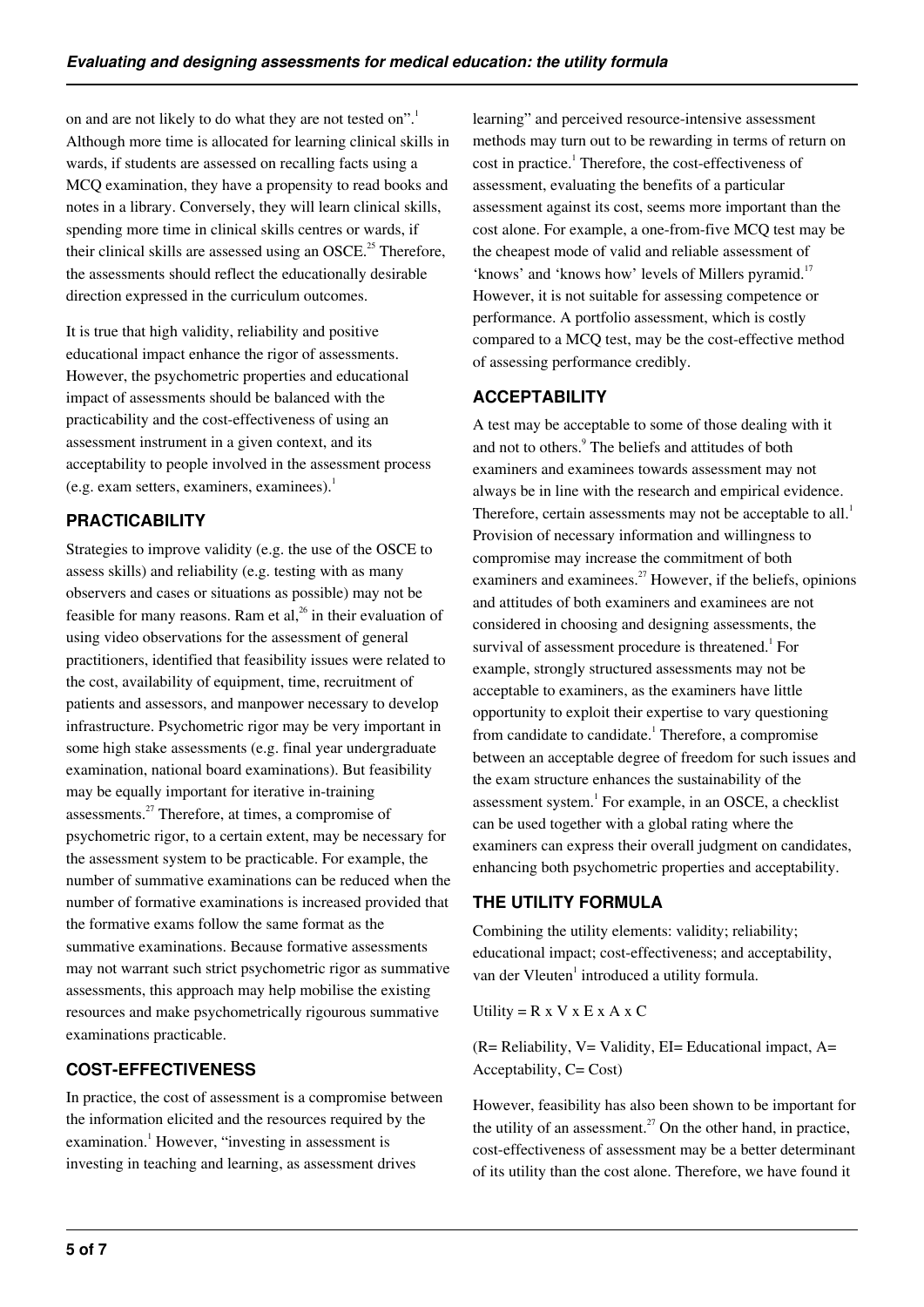helpful to modify this formula to include practicability and cost-effectiveness.

Utility =  $R \times V \times EI \times P \times A \times CE$ 

 $(R= Reliability, V= Validity, EI= Educational impact, P =$ Practicability, A= Acceptability, CI= Cost-effectiveness)

According to this utility formula, the utility value of the assessment becomes null and void, if any of the utility factors becomes zero.

## **CONCLUSION**

Good assessment practices in medical training, at all levels, enhance both quality and accountability of medical education. The utility of assessments depends on reliability, validity, educational impact, acceptability, cost-effectiveness and practicability. Although the rigor of assessments is determined by validity, reliability and the educational impact, measures employed in achieving rigor should be balanced against the practicability and cost-effectiveness of using an assessment system in a particular setting, and the acceptability of assessments to their stake holders.

#### **References**

1. van der Vleuten C: The assessment of professional competence:

developments, research and practical implications. Advances in Health Science Education;  $1996;1:41-67$ . 2. Fowell S, Southgate L, Bligh J: Evaluating assessment: the missing link? Medical Education; 1999; 33: 276 – 28. 3. Harden R. AMEE Guide 21: curriculum mapping: a tool

for transparent and authentic teaching and learning. Medical Teacher; 2001; 23: 123 – 137.

4. Eraut M: A wider perspective on assessment. Medical Education; 2004; 38: 800 – 804.

5. Boud D: Assessment and learning: contradictory or complementary? In: Knight P. eds. Assessment for Learning in Higher Education; London; Kogan; 1995: 25 – 48. 6. Postgraduate Medical Education and Training Board: Standards for Curricula and Assessment Systems; London; PMETB; 2008: 6.

7. Committee of Vice-chancellors and Directors: Quality Assurance Handbook for Sri Lankan Universities. Colombo: University Grants Commission; 2002: 105.

8. Case S, Swanson D: Constructing written test questions for basic and clinical sciences. 3rd ed. Philadelphia; National Board of Medical Examiners; 2002: 26.

9. Lowry S: Medical Education; London; BMJ books;

1993;46 – 47.

10. Hager P, Gonczi A. What is competence? Medical Teacher; 1996; 18: 15 – 18.

11. Schuwrith L, van der Vleuten C: Different written assessment methods: what can be said about their strengths and weaknesses. Medical Education;  $2004$ ;  $38:974 - 979$ . 12. Spencer J: Learner-centered approaches in medical education British Medical Journal; 1999; 318: 1280 – 1283. 13. Wood D: Evaluating the outcomes of undergraduate medical education. Medical Education; 2003; 37: 580 – 581. 14. Bloom S, Hastings T, Modays J: Handbook of Formative and Summative Evaluation of Students Learning; New York; McGraw Hill; 1971: 103.

15. Scale F, Chapman J, Davey C: The influence of assessments on the students motivation to learn in a therapy degree course. Medical Education; 2000; 34: 614 - 621. 16. Des Marchas J, Vu V: Developing and evaluating the student assessment system in the preclinical problem-based curriculum at Sherbrook. Academic Medicine; 1996; 71: 274 – 281.

17. Miller J: The assessment of clinical skills, competence, performance. Academic Medicine; 1990; 65: s63 — s67. 18. Bridge D, Musial J, Frank R, Roe T, Sawilowsky S: Measurement practices: methods tom developing content valid student examinations. Medical Teacher; 2003; 25: 414 – 421

19. van der Vlouten C, Schuwirth L: Assessing professional competence. Medical Education; 2005; 39: 309 - 317. 20. Wass V, van der Vleuten C, Shatzer J, Jones R: Assessment of clinical competence. Lancet; 2001; 357: 945 – 949

21. Haynes S, Richard D, Kubany E: Content validity in psychological assessment: a functional approach to concepts and methods. Psychological Assessment; 1995; 7: 238 – 247.

22. Southgate L, Cox J, David I, Hatch D, Howes A, et al: The assessment of poorly performing doctors: the development of the

assessment programmes for the General Medical Councils Performance Procedures. Medical Education; 2001; 35 (sl): 28.

23. Gronlund N: Reliability and other desired characteristics. Measuring and evaluating in teaching. 3rd ed; London; Collier Macmillan; 1976: 105 – 135.

24. Boulet J: Generalizability theory: Basis. In: Everitt S, Howell C. eds. Encyclopedia of Statistics in Behavioural Science; 2nd ed; Chichester; John Wiley & Sons; 2005: 704 – 711.

25. Malik L: The attitudes of medical students to the objective structured practical examination. Medical Education; 1988; 22: 40 – 46.

26. Ram P, Grol R, Rethans J, Schouten B, van der Vleuten C, Kester A: Assessment of general practitioners by video observation of communicative and medical performance in daily practice: issues of validity, reliability and feasibility. Medical education; 1999; 33: 447 – 454.

27. Crossley J, Humphris G, Jolly B: Assessing health professionals. Medical Education; 2002;36: 800–804.